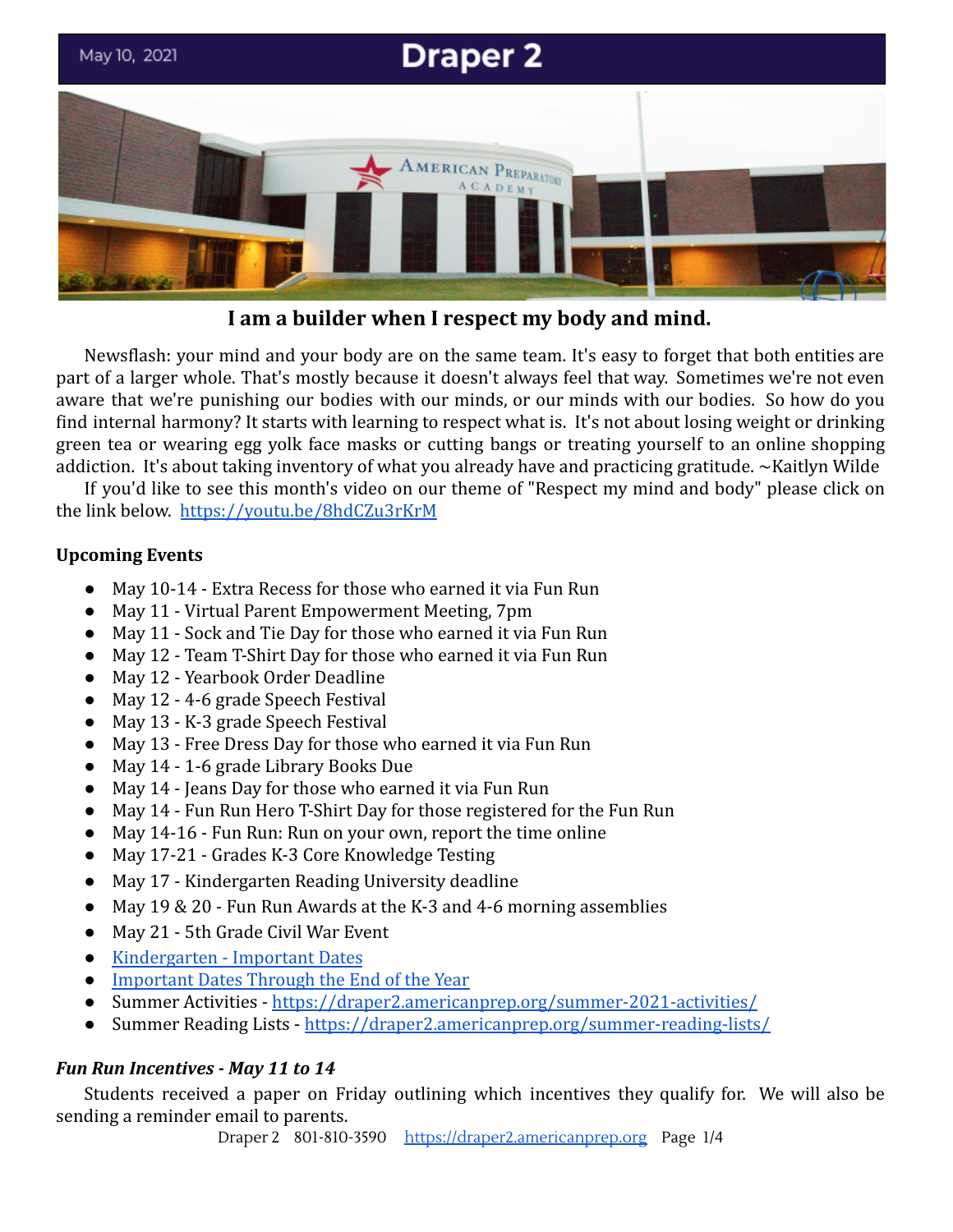### *Virtual Parent Empowerment: Bullying and Internet Safety - May 11*

Come join us virtually to explore bullying and other wrecking behaviors, how to identify when someone might be experiencing these, and how to respond in an empowering and helpful way. We will also look at how to keep yourself safe online, as well as ways to help your students be safe, too. Please join us virtually on Tuesday, May 11th at 7:00 pm. Check in with your campus to see if an incentive will be offered for your student if you attend.

<https://uetn-org.zoom.us/j/85071789887> Meeting ID: 850 7178 9887

## *Yearbook Order Deadline - May 12*

The yearbook order deadline is Wednesday. Please order your yearbook here: <https://www.purchaseyearbook.com/Customer/Home/Index?prepay=DRAPER2APA2021> To order class pictures or individual pictures, contact Bell Photography – Phone: 801-479-4624

### *Speech Festival - Class Winners*

Below are the class winners for the Speech Festival. They will perform at a school assembly - parents of these students are invited to attend, and should have received an invitation with the date and time.

● Grade Teacher Student ● K Eakins AM Pranika Chandra ● K Eakins PM Gianluca Parra ● K Berman Tanishkaa Lala ● K Garcia Kaeya Dhruv ● K Young AM Natalie Christensen ● K Young PM Tomasi Haring ● 1 Bodtcher Presley Paulson • 1 Durling Geoffrey Dixon • 1 Davis Logan Wall ● 1 Henry Shawn Baltazar ● 1 Titus Tanush Ankireddipalli ● 1 Wise Ayaan Ahad ● 2 Diamond Ethan Sorenson ● 2 Ferlo Chandramouli Kothamasu ● 2 Hooley Prisha Karia ● 2 Herrera Eden Jarrett ● 2 Mair Nishka Kanitkar ● 2 Johanson Cora Wagner ● 3 Davis Shyamini Sivanarayanan ● 3 MacLeod Akshath Srivathsan ● 3 Pant Kendal Paulson • 3 Strong Sai Chandan ● 3 Wanner Caroline Farmer ● 3 Tefteller Katie Welch ● 4 Gardner Abigail Barnes ● 4 Carroll Haylin Lee • 4 Cain Hailey Hinrichsen ● 4 Foster Tanner Sorenson ● 4 Young Noelle Rees ● 5 Bodily Jack Brown ● 5 Elliott Arjun Mahajan ● 5 Ames Lillian Eubanks ● 5 Erickson Olivia Henderson ● 5 Keller Shivesh Saravanan ● 5 Diamond Ethan Sanchez Maldonado ● 6 Smith Cameron Hancock ● 6 Henderson Micah Stanford ● 6 Weiss Elliot Zarr ● 6 Burkholder Morganne Strong

## *Library Books Due - May 14*

Please return all library books to the classroom by this date.

### *Fun Run Video - May 14*

We will be filming and taking photos of those wearing Fun Run t-shirts on this day. If you do not wish to have your student photographed, please email Jill Welch [jwelch@apamail.org](mailto:jwelch@apamail.org).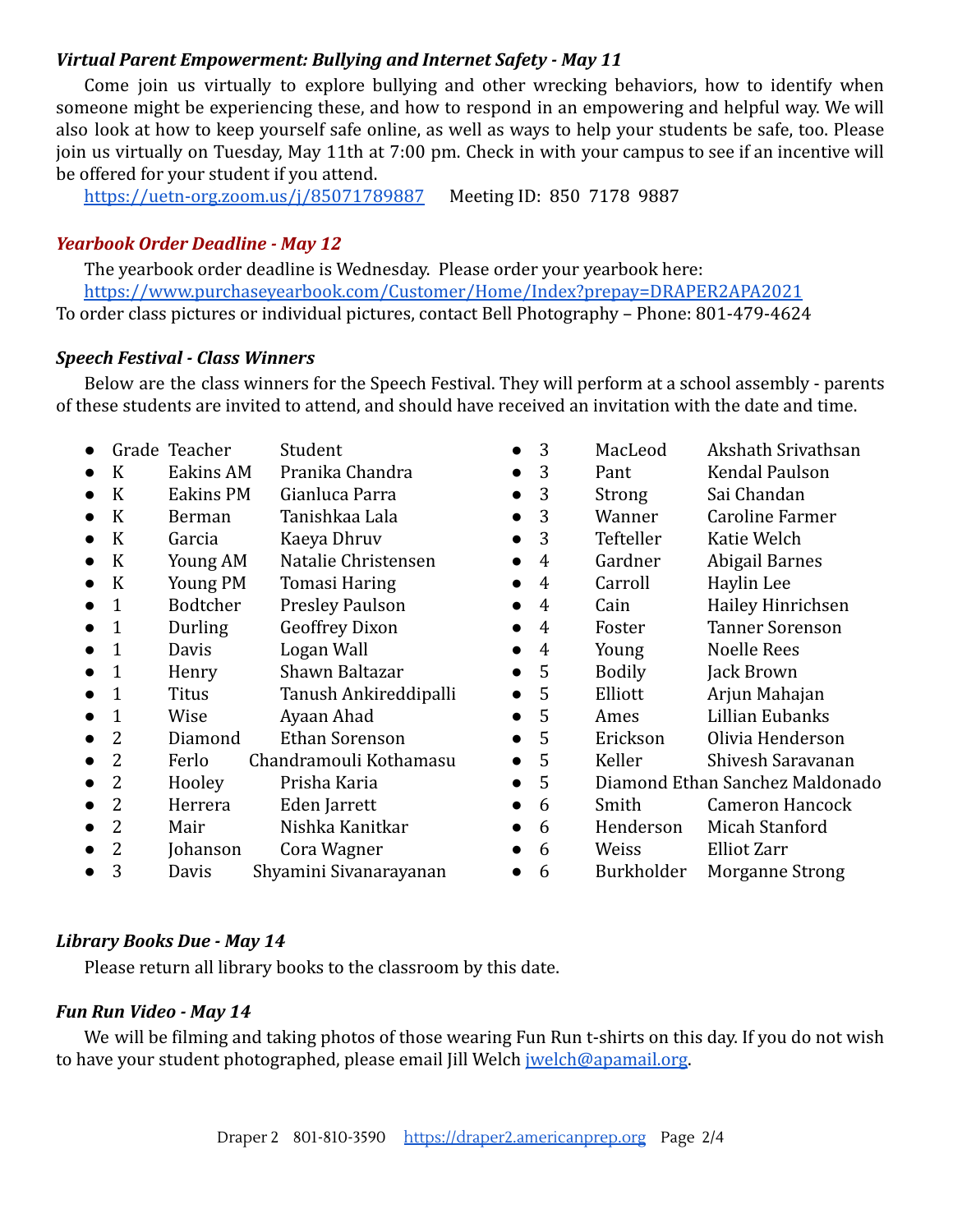### *Draper 3 Dance Team Performance - May 14 to 15*

"Don't Stop Dancin" as we celebrate a night with the APA dance department in concert - Friday, May 14th and Saturday, May 15th @ 7:00 pm in the D3 gym. It will be a celebration of dance and movement featuring our very own dance company, ballroom dance company, and other exciting guest performers.

Tickets are \$5.00 for reserved seating in advance, or available at the door - for an additional fee. <http://our.show/apadanceandballroom>

#### *K-3 Core Knowledge Testing - May 17 to 20*

All students grades K-3 will be taking Core Knowledge end of year tests this week. Please try to get students to bed early so they come well-rested. Be sure to send a water bottle, and a healthy lunch.

**Off Campus Students** - remember to wear your FULL UNIFORM.

Testing Schedule: <https://draper2.americanprep.org/core-knowledge-testing-schedule/>

#### *5th Grade Civil War Event - May 21*

The 5th graders will be having a Civil War event. Some students will have speaking parts - please have them rehearse in advance. If you are willing to donate popsicles, please contact your student's homeroom teacher. On the 21st, each student needs to bring:

- A change of modest clothing that they will put on before the activity (**BLUE** if the class is Union, **GREY** if the class is Confederate).
- Towel they will be getting wet
- Water bottle & sunscreen students will be in the sun for a few hours
- 2 plastic grocery bags

Parents are welcome to attend - the program will start about 1:30 pm. Bring your own lawn/camping chair!

#### *Congratulations to the winners of this years District Art Show:*

View art here: <https://draper2.americanprep.org/student-art/>

| 1st Grade                                 | 4th Grade                       |
|-------------------------------------------|---------------------------------|
| 1st Place - Sahmar Vasquez                | 1st Place - Max Sengpraseut     |
| 2nd Place - Atem Atem                     | 2nd Place - Aashita Mandiwal    |
| Best of 1st Grade - Elizabeth Pismenskaya |                                 |
|                                           | 5th Grade                       |
| 2nd Grade                                 | 1st Place - Annabella McDaniel  |
| 1st Place - Nikola Jovanovic              | 2nd Place - Lluvia Cruz         |
| 2nd Place - Ava Vo                        |                                 |
| Best of 2nd Grade - Harper Johnson        | 6th Grade                       |
|                                           | 1st Place - Oriana Pimentel     |
| 3rd Grade                                 | 2nd Place - Anika Ohruv         |
| 1st Place - Sasha Mayurov                 |                                 |
| 2nd Place - Harshita Malik                | Honorable Mention, Elementary - |
| Best of 3rd Grade - Caleb Strong          | Luka Jovanavich, D2             |

#### *Character Development*

Thank you for all that you've done this year for your students and teaching them to be the wonderful people that they are. We are looking for some volunteers for our end of year assembly. Parents would assist out on the playground as the students get autographs from their favorite RU heroes from our chew time videos this year. Volunteers assist in keeping the lines orderly. You will receive training before. Please go to the sign up genius link if you'd like to help at this FUN and memorable event.